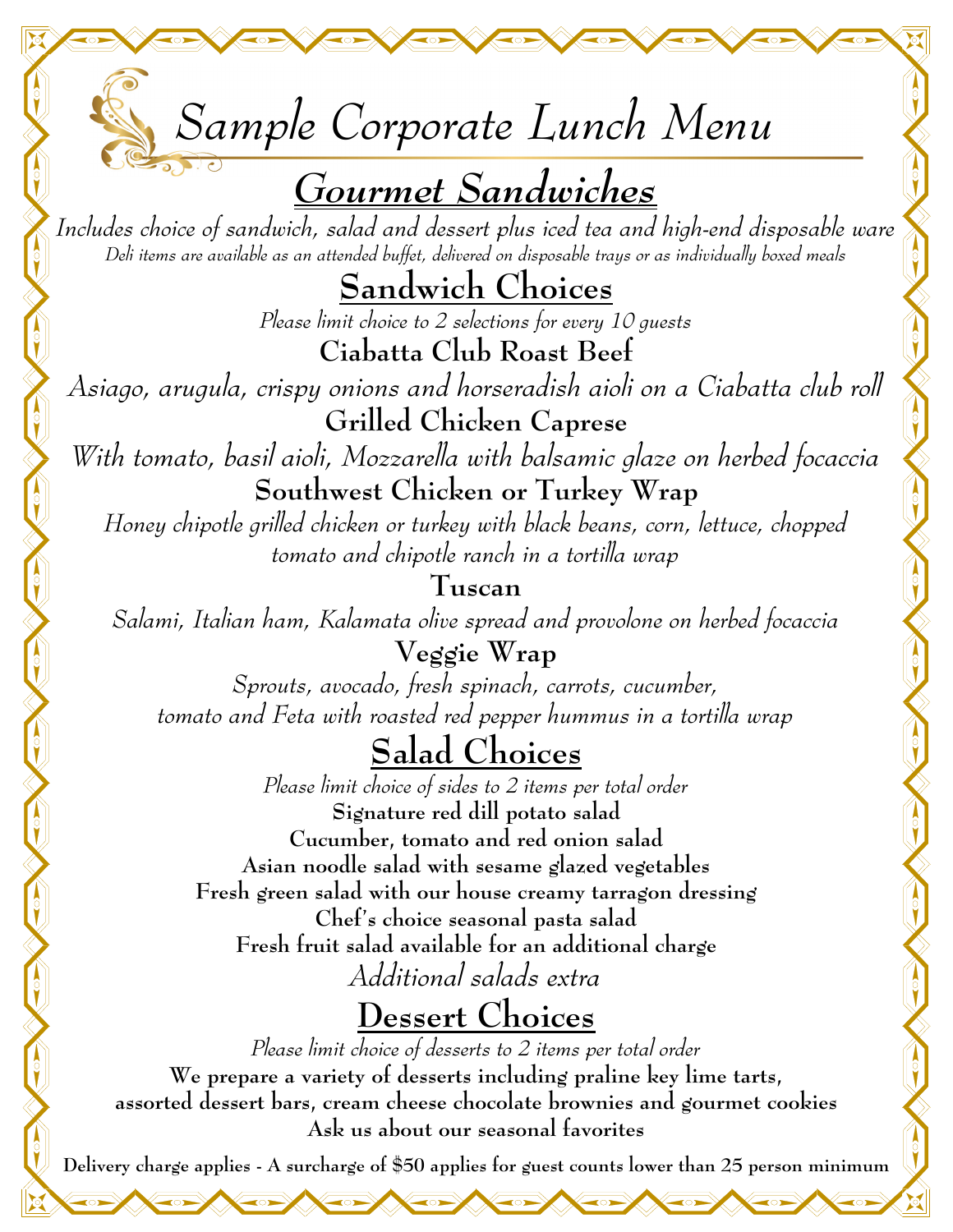*Salad Trios Trios include iced tea, choice of dessert and high-end disposable ware Salad trios are available as an attended buffet, delivered on disposable trays or as individually boxed meals*

## **Summer Trio**

*Served with savory bread*  **California Chicken Salad Baby Spinach Pasta Salad Fresh Fruit Salad**

## **Caesar Trio**

*Served with savory bread*  **Caesar Salad Broccoli and Almond Chicken Salad** 

**Marinated Tomato and Cucumber**

**Mediterranean Trio** 

*Served with savory bread*  **Vegetable Orzo with Sliced Grilled Chicken Roasted Red Pepper Hummus Greek Salad**

## **Oriental Trio**

*Served with crispy wonton strips*  **Oriental Chicken Salad on a bed of Mixed Greens Asian Noodle Salad with Sesame Glazed Vegetables Plum Wine Fruit Salad**

**Neptune Trio** 

*Served with assorted crackers and flatbreads* 

**Shrimp Salad with Asparagus Tips and Red Pepper Green Salad with Artichoke Hearts, Black Olives and Hearts of Palm Fresh Fruit Salad**

**Dessert Choices**

*Please limit choice of desserts to 2 items per total order* **We prepare a variety of desserts including praline key lime tarts, assorted dessert bars, cream cheese chocolate brownies and gourmet cookies Ask us about our seasonal favorites** 

**Delivery charge applies - A surcharge of \$50 applies for guest counts lower than 25 person minimum**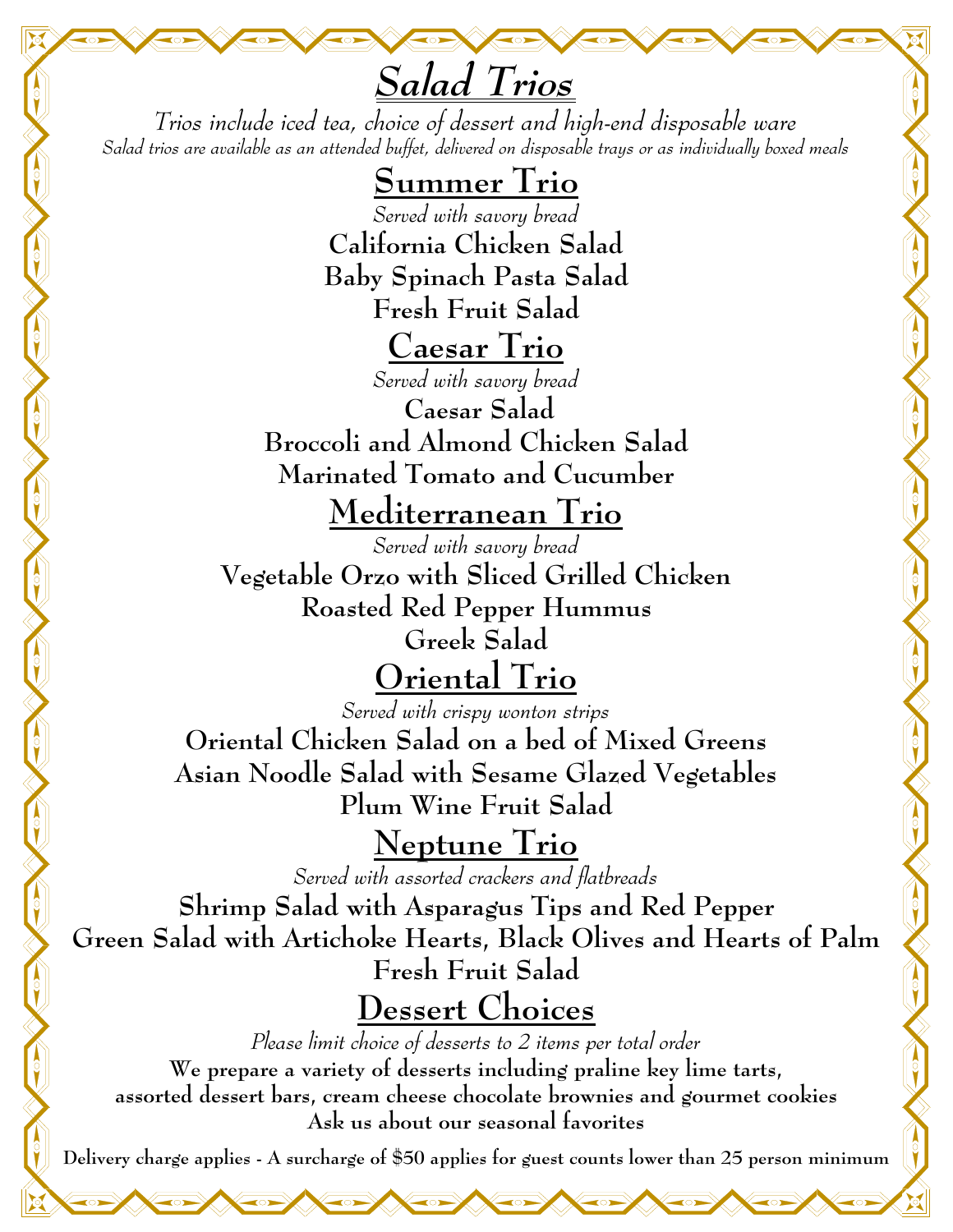*Entrées include iced tea, dessert (see Salad Trio page) and high-end disposable ware Available as a drop-off on disposable platters or as an attended buffet*  **Blue Cheese & Shallot Chicken**

*Sautéed with shallots, chicken stock, fresh herbs & white wine topped with blue cheese Presented with Asiago mashed potatoes, garden salad with your choice of dressing and yeast rolls*

**Southern Pan Chicken**

*Boneless chicken breast sautéed with shallots, white wine, garlic and thyme topped with bacon Presented with herbed mashed potatoes, garden salad with your choice of dressing and homemade biscuits*

### **Island Spiced Chicken**

*Rubbed with jerk seasonings, grilled with tomato mango puree, and served with fruit salsa Presented with black beans & yellow rice, garden salad with your choice of dressing and corn muffins*

### **Country French Chicken**

*Sautéed chicken breast in red wine reduction sauce, shallots, mushrooms, tomatoes and herbs Presented with garden rice, garden salad with your choice of dressing and sliced baguette*

### **Fiery Citron Chicken**

*Sautéed chicken breast in a lemon, white wine and crushed red pepper Topped with sweet peas and bacon crumbles* 

*Presented with herbed risotto, a garden salad with your choice of dressing and sliced baguette*

### **Blackened Chicken Pasta**

*Lightly blackened chicken tossed with sweet peppers & mushrooms in decadent cream sauce Presented with penne pasta, a garden salad with your choice of dressing and sliced baguette*

### **Caprese Chicken**

*Chicken breasts stuffed with Mozzarella, tomato and fresh basil with a white balsamic glaze Presented with herbed ditalini pasta, garden salad with your choice of dressing and focaccia bread*

### **Asian Chicken**

*Marinated and grilled chicken breasts served on a bed of stir-fried vegetables Presented with Asian noodles or fried rice, garden salad with your choice of dressing and crispy wontons*

### **Wild Mushroom Chicken**

*Sautéed with wild mushrooms, fresh thyme, white wine & sherry Presented with Asiago mashed potatoes, garden salad with your choice of dressing and sliced baguette*

### **Autumn Chicken**

*Chicken breasts roasted with white wine, caramelized onions, raisins, pears, apples and cranberries Presented with wild rice, garden salad with your choice of dressing and corn muffins*

### **Bee-B-Q Chicken**

*Bone-in chicken breasts & thighs grilled with a honey barbeque glaze Presented with homemade mac-n-cheese, garden salad with your choice of dressing and corn muffins*

### **Mexican Chicken Fajitas**

*Fajita-seasoned chicken breasts with sautéed onions and peppers Presented with pinto beans, yellow rice and tortilla chips with salsa Condiments: shredded lettuce, cheddar, diced tomatoes and sour cream - Guacamole available (additional charge)*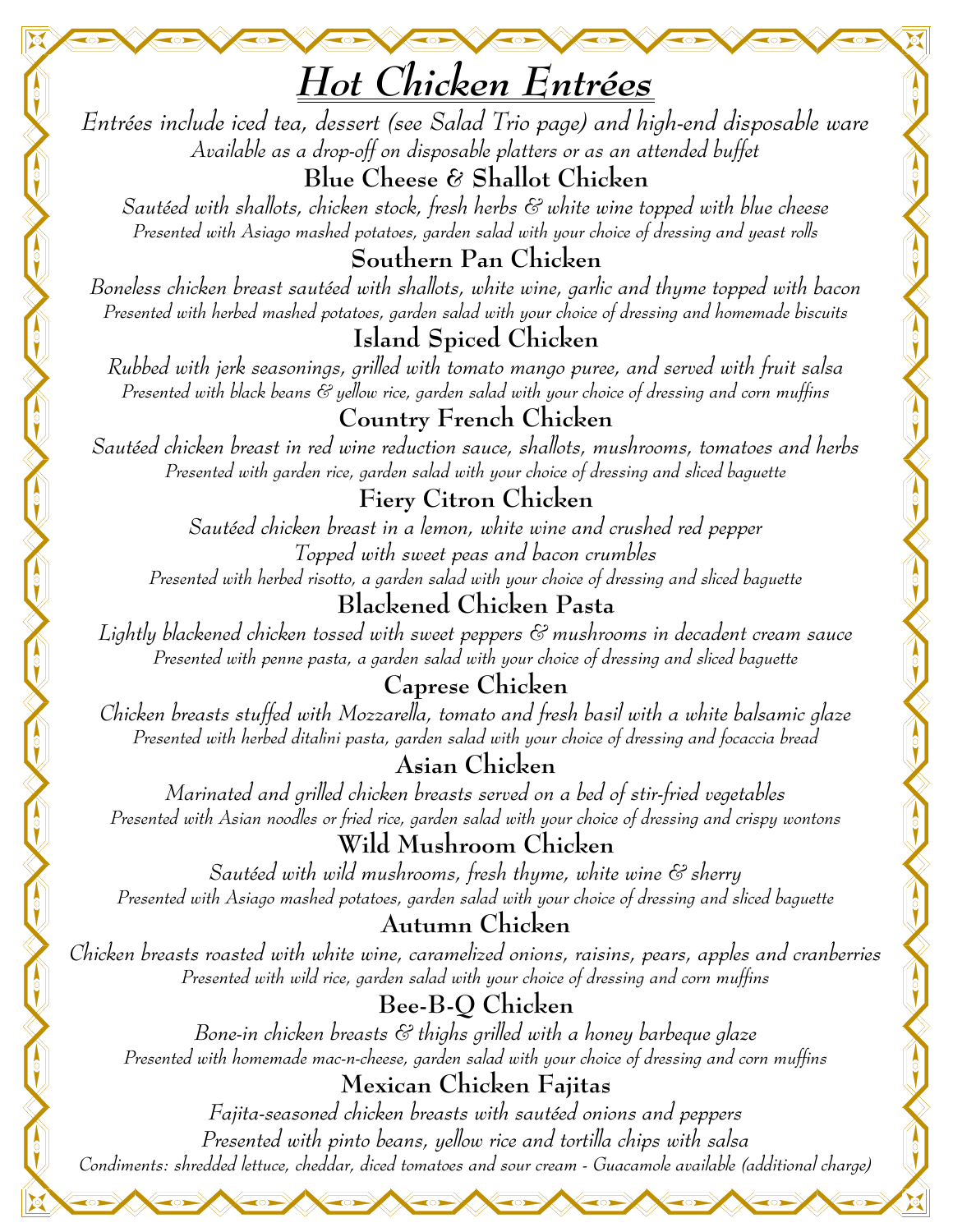## *Hot Pork Entrées*

*Entrées include iced tea, dessert (see Salad Trio page) and high-end disposable ware Available as a drop-off on disposable platters or as an attended buffet* 

**Island Spiced Pork Tenderloins** *Rubbed with jerk seasonings, grilled with tomato mango puree, and served with fruit salsa Presented with yellow rice, garden salad with your choice of dressing and corn muffins*

**Argentinean Chimichurri Pork Tenderloin** *Marinated with sherry vinegar, cumin, parsley, cilantro and lemon Presented with roasted garlic mashed potatoes, garden salad with your choice of dressing and corn muffins*

**Grilled Pork Medallions with Madera Sauce**

*Pork tenderloins marinated with Madera wine, mushrooms & onions Presented with roasted garlic mashed potatoes, garden salad with your choice of dressing and corn muffins*

**Rosemary Roasted Pork Tenderloin**

*Pork tenderloin marinated with garlic, lemon, soy, olive oil and rosemary Presented with roasted sweet potato, garden salad with your choice of dressing and corn muffins* 

# *Hot Seafood Entrées*

*Entrées include iced tea, dessert (see Salad Trio page) and high-end disposable ware Available as a drop-off on disposable platters or as an attended buffet* 

### **Roasted Shrimp and Feta**

*A Greek styled dish with chopped tomatoes, fennel, garlic, oregano & feta Presented with lemon parsley orzo, garden salad with our house vinaigrette and sliced baguette*

### **Shrimp and Grits**

*An old Southern recipe of buttered grits topped with a gravy made with local shrimp bacon, white wine, leeks, tri-colored peppers and garlic Presented with roasted asparagus, garden salad with our house vinaigrette and sour cream biscuits*

**Scallops Carbonara** *Seared scallops sautéed with bacon and spinach*

*Presented on a bed of fettuccine with a garden salad with our house vinaigrette and sliced baguette*

#### **Signature Crab Cakes**

*Panko crusted with flat leaf parsley, scallions, red pepper and a remoulade sauce Presented with roasted seasonal squash, garden salad with our house vinaigrette and sliced baguette*

**Seasonal White Fish**

**Prepared a variety of ways including:** *Beurre Blanc - Classic French with white wine, lemon, butter & parsley Caesar Roasted - With garlic, capers & anchovies (optional)*

*Grilled or Blackened - May be topped with a variety of sauces, creams or salsas Presented with lemon parsley orzo, garden salad with our house vinaigrette and sliced baguette*  **\*Delivery charge applies - A surcharge of \$50 applies for guest counts lower than 25 person minimum**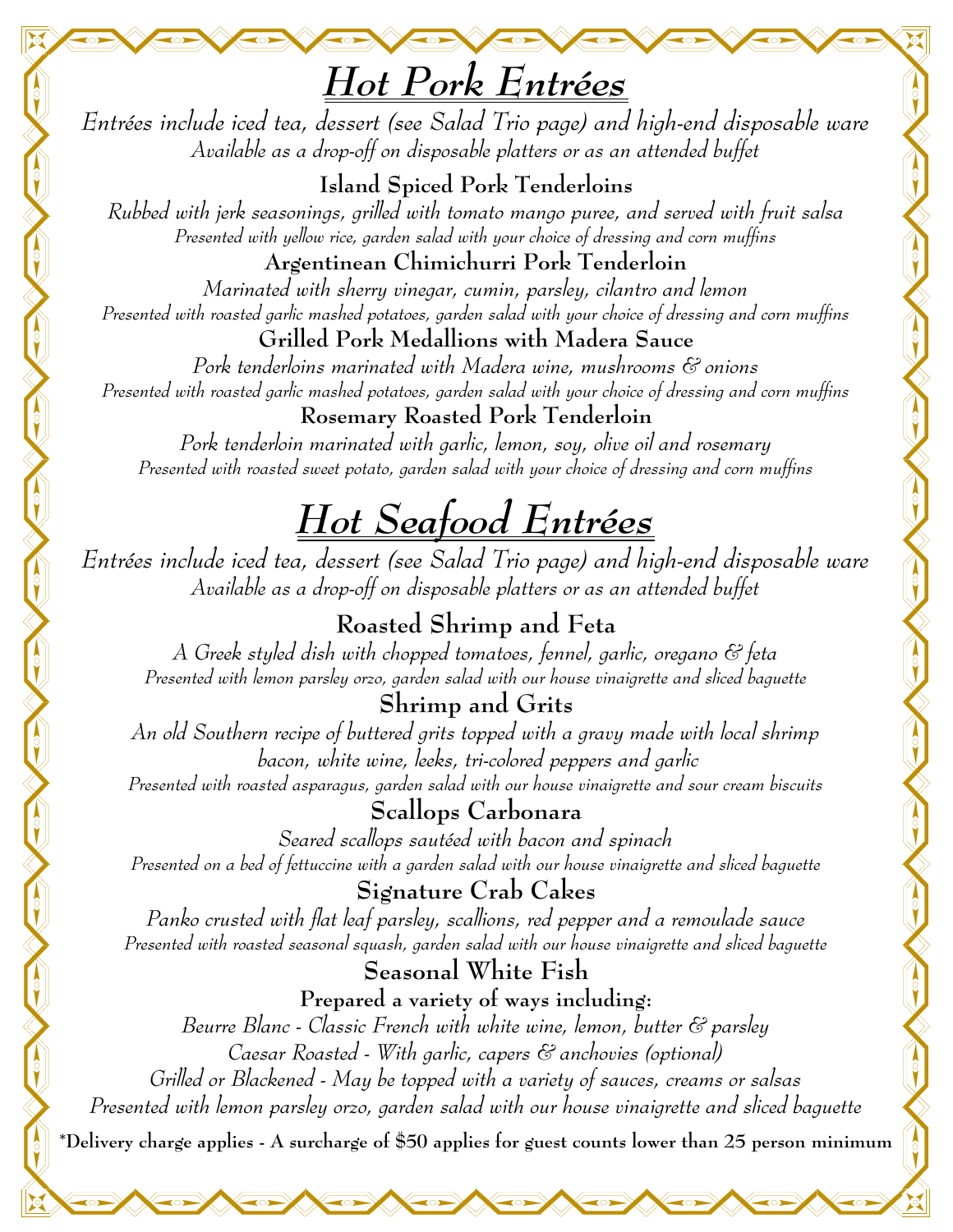*Entrées include iced tea, dessert (see Salad Trio page) and high-end disposable ware Available as a drop-off on disposable platters or as an attended buffet* 

**French Beef Burgundy** *Braised sirloin with onions, tomatoes, mushrooms and bacon in a red wine sauce Presented with egg noodles, French green beans and sliced baguette* 

**Argentinean Chimichurri Steak**

*Flank Steak marinated with olive oil, red wine vinegar, garlic, cilantro and lemon Served with black beans and rice, garden salad with your choice of dressing and sliced baguette* 

**Braised Beef Tips**

*Beef braised with leeks in a natural au jus Presented with herbed rice, garden salad with your choice of dressing and yeast rolls* 

### **Beef Pot Roast**

*With carrots, celery and onions Presented with mashed potatoes, garden salad with your choice of dressing and corn muffins* 

## **St. Augustine Flank Steak**

*Spanish style beef marinated with orange & lemon juices, tomato, paprika, cilantro, cumin, oregano and garlic Presented with roasted red potatoes, garden salad with your choice of dressing and yeast rolls* 

## **Mexican Beef Fajitas**

*Fajita-seasoned sirloin with sautéed onions and peppers Presented with pinto beans, yellow rice and tortilla chips with salsa Condiments include shredded lettuce, cheddar, diced tomatoes and sour cream Guacamole available for an additional charge* 

**\*Delivery charge applies - A surcharge of \$50 applies for guest counts lower than 25 person minimum**